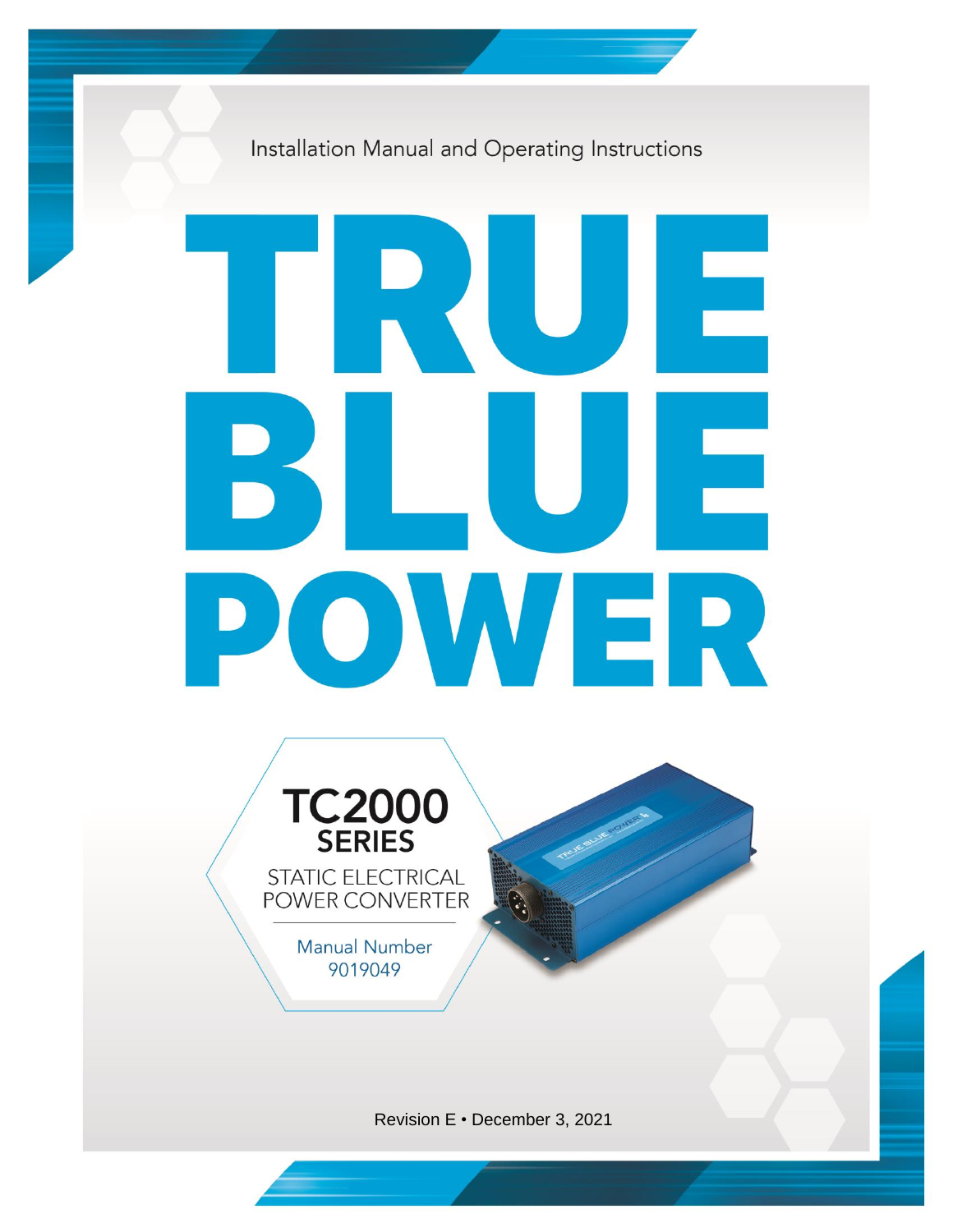

### **FOREWORD**

This manual provides information intended for use by persons who, in accordance with current regulatory requirements, are qualified to install this equipment. If further information is required, please contact:

> True Blue Power c/o Mid-Continent Instrument Co., Inc. Attn: Customer Service Dept. 9400 E. 34th St. N. Wichita, KS 67226 USA Phone 316-630-0101 Fax 316-630-0723 [www.truebluepowerusa.com](http://www.truebluepowerusa.com/) [www.mcico.com](http://www.mcico.com/)

We welcome your comments concerning this manual. Although every effort has been made to keep it free of errors, some may occur. When reporting a specific problem, please describe it briefly and include the manual part number, the paragraph/figure/table number and the page number. Send your comments to:

> True Blue Power c/o Mid-Continent Instrument Co., Inc. Attn: Technical Publications 9400 E. 34<sup>th</sup> St. N. Wichita, KS 67226 USA Phone 316-630-0101 Fax 316-630-0723



Download the current version of this installation manual using your smartphone or tablet.

© Copyright 2017 Mid-Continent Instrument Co., Inc.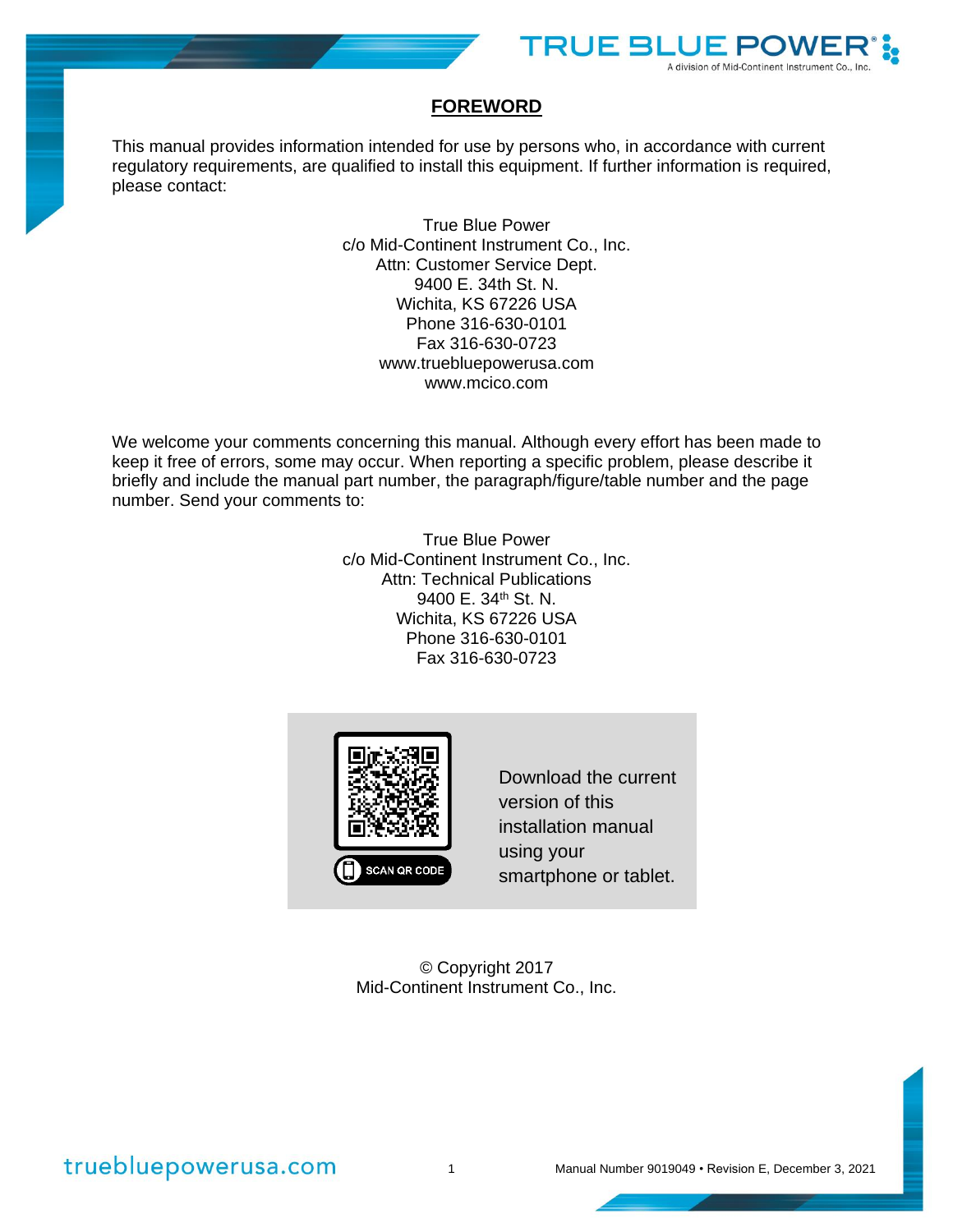

# **TABLE OF CONTENTS**

|            | <b>SECTION 1 GENERAL DESCRIPTION</b>                                                                                                                                   | 4                                                                            |
|------------|------------------------------------------------------------------------------------------------------------------------------------------------------------------------|------------------------------------------------------------------------------|
| 1.1<br>1.2 | <b>INTRODUCTION</b><br><b>TECHNICAL SPECIFICATIONS</b>                                                                                                                 | $\overline{4}$<br>5                                                          |
|            | SECTION 2 PRE-INSTALLATION CONSIDERATIONS                                                                                                                              | $6\phantom{1}6$                                                              |
| 2.1<br>2.2 | <b>COOLING</b><br><b>EQUIPMENT LOCATION</b><br>2.3 ROUTING OF CABLES<br>2.4 LIMITATIONS<br>2.5 MODIFICATION                                                            | $6\phantom{1}6$<br>$\,$ 6 $\,$<br>$\begin{array}{c} 6 \\ 6 \end{array}$<br>8 |
|            | <b>SECTION 3 INSTALLATION</b>                                                                                                                                          | 9                                                                            |
| 3.1        | <b>GENERNAL INFORMATION</b><br>3.2 UNPLACKING AND INSPECTING EQUIPMENT<br>3.3 CABLE HARNESS<br>3.4 MOUNTING<br>3.5 INSTALLATION COMPLETION<br>3.6 INSTALLATION CAUTION | $\boldsymbol{9}$<br>$\boldsymbol{9}$<br>9<br>12<br>14<br>14                  |
|            | <b>SECTION 4 OPERATION</b>                                                                                                                                             | 15                                                                           |
|            | 4.1 ELECTRICAL PERFORMANCE<br>4.2 PROTECTIVE FEATURES                                                                                                                  | 15<br>15                                                                     |
|            | <b>SECTION 5 CONFORMANCE</b>                                                                                                                                           | 16                                                                           |
| 5.1<br>5.2 | INSTRUCTIONS FOR CONTINUED AIRWORTHINESS<br>ENVIRONMENTAL QUALIFICATION STATEMENT                                                                                      | 16<br>16                                                                     |

å,

JE PO

A division of Mid-Continent Instrument Co., Inc.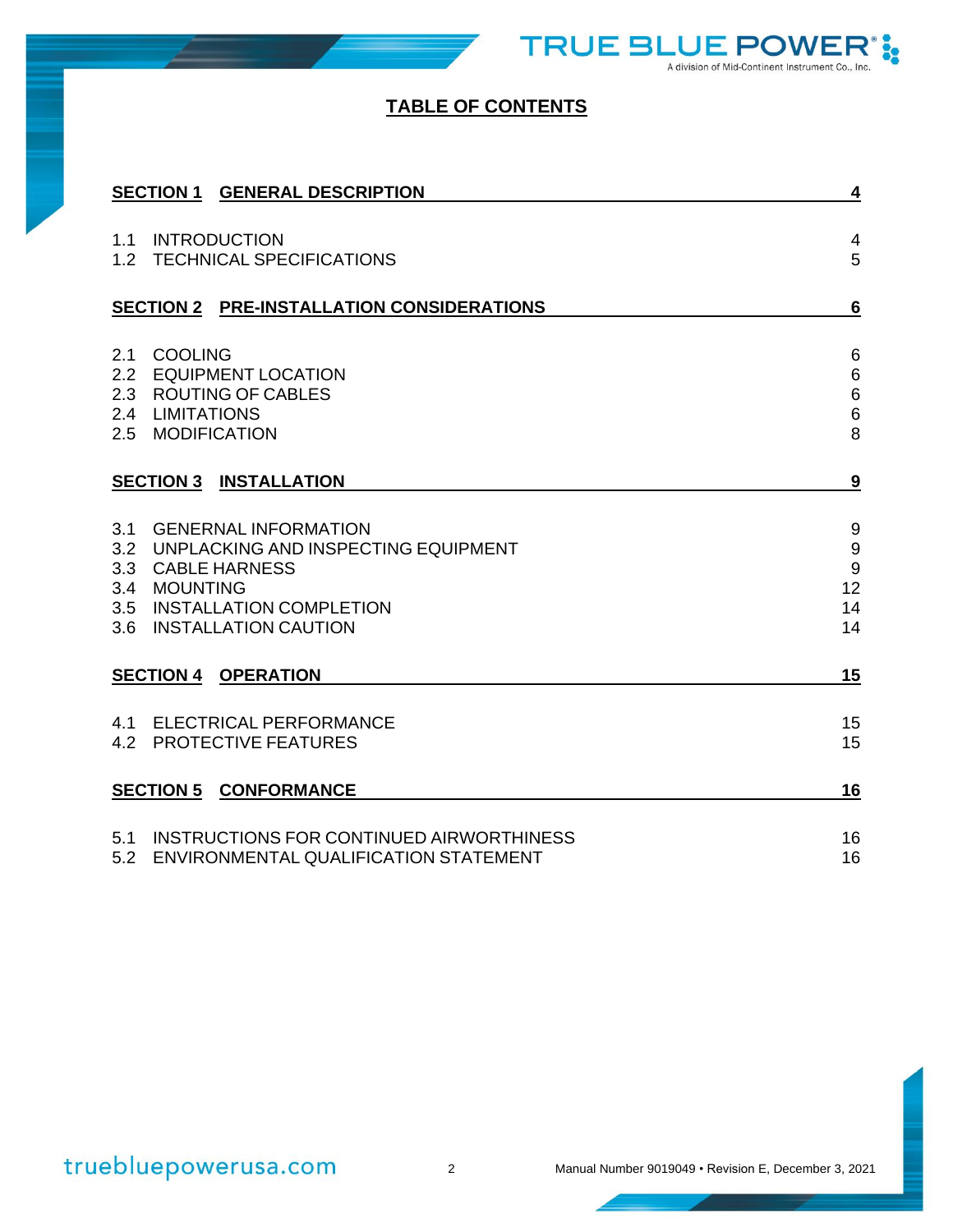

# **REVISION HISTORY**

| <b>Rev</b> | <b>Date</b> | <b>Detail</b>                                                                                         | <b>Approved</b> |
|------------|-------------|-------------------------------------------------------------------------------------------------------|-----------------|
| A          | 12/28/2017  | Initial release                                                                                       | <b>BAW</b>      |
| B          | 01/26/2018  | Corrected formatting issues. Incorporated FAA<br>comments.                                            | <b>BAW</b>      |
| C.         | 03/08/2018  | Changed paragraph 3.3.2.3 pin 'E' to pin 'A'. Added note<br>page 5 on ground regulatory requirements. | <b>JRC</b>      |
| D          | 05/07/2020  | Updated style and brand to meet Marketing and<br>Engineering guidelines.                              | <b>DLR</b>      |
| F.         | 12/03/2021  | Changed paragraph 3.2.  mating connector from<br>9018550-2 to 9018993-3                               | MEK             |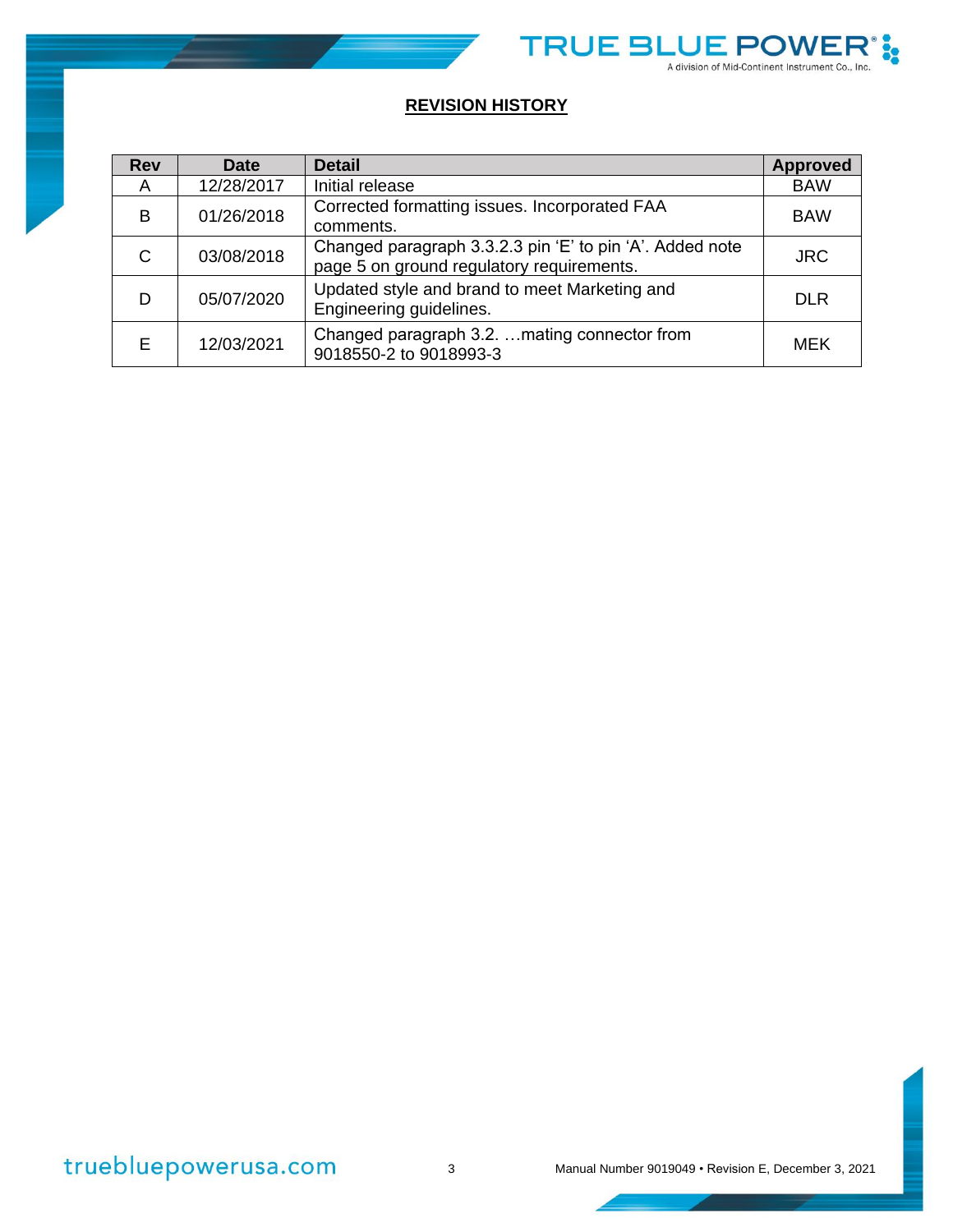

### <span id="page-4-1"></span><span id="page-4-0"></span>**1.1 INTRODUCTION**

The model TC2000 Series Static Electrical Power Converter is a lightweight power converter that translates an aircraft alternating current (AC) input of 115 volts at 360-800 Hertz to a 28 volt direct current (DC) output. Additionally the TC2000 can be bench operated on AC Mains with 115 or 230 volts at 47-65 Hz input and provide a 28 volt direct current (DC) output (see Note 1 below).

TRUE B

division of Mid-Continent Instrument Co.

The wide input operating voltage and frequency make the TC2000 suitable for nearly any common business or commercial aircraft which provides 100-125 VAC between 360-800 Hertz. The output of 71 amps @ 28 VDC produces 2000 watts of power to supply avionics, instrumentation, seating, personal charging, lighting, and many other applications. The TC2000 Series Static Converter is FAA certified to TSO-C71 and tested to rigorous environmental standards and levels of RTCA DO-160G. The small size and light weight in conjunction with its installation flexibility (inside or outside the pressure vessel) make it an ideal choice for aircraft power needs while reducing the challenges associated with other similar products.

Highlighted features include short circuit protection, overload capability, low voltage shut-down, temperature monitoring, a self-resettable over-temperature disable and a remote on/off function. The TC2000 Series has a robust Military-rated circular connector, and the rugged extrusion that houses the unit is designed to help dissipate heat and provide mechanical strength against vibration or other possibilities of damage. Two independent fans allow for a smaller unit and quiet operation, and keep the internal components cool extending the life of the unit.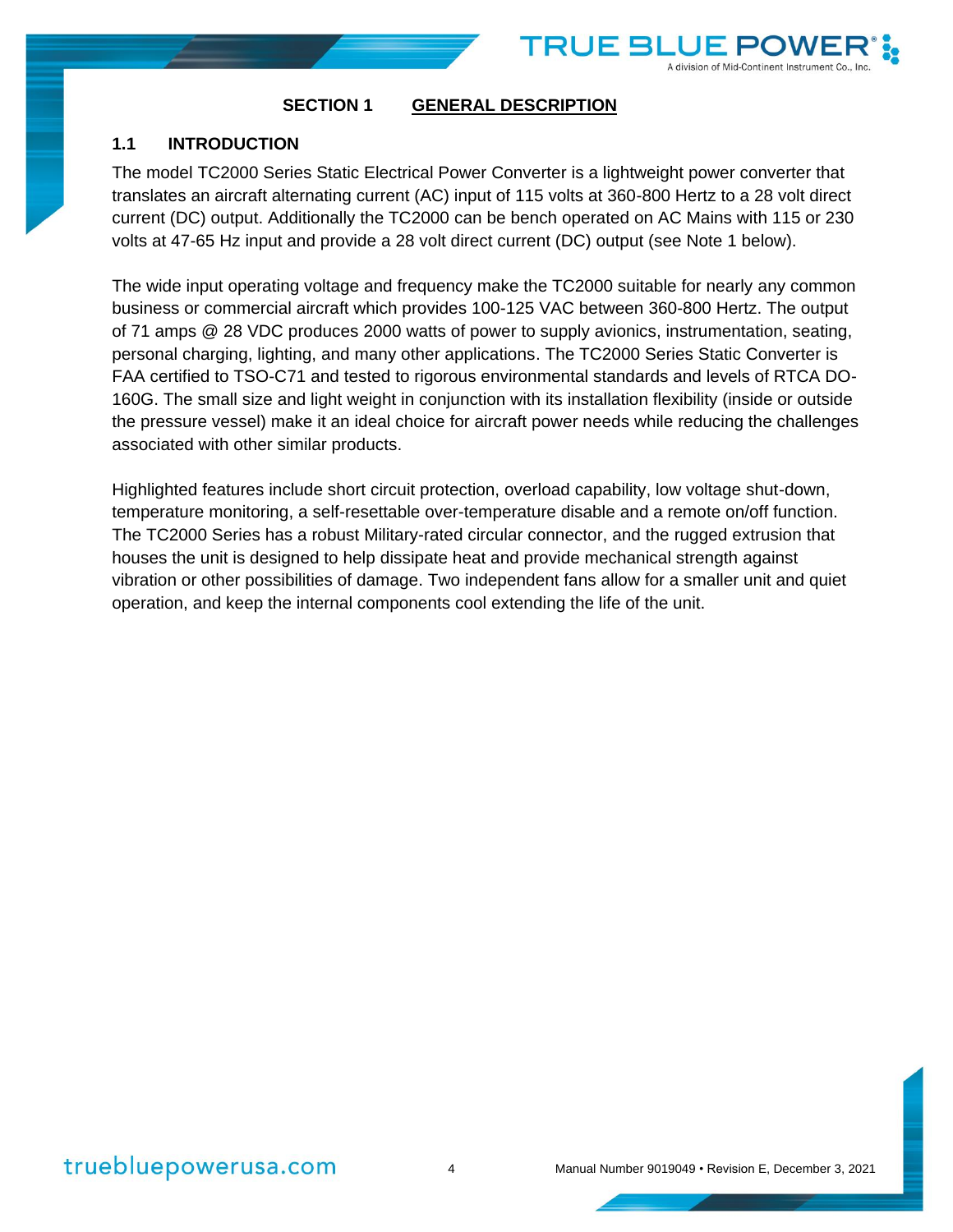

### <span id="page-5-0"></span>**1.2 TECHNICAL SPECIFICATIONS**

| <b>Electrical Attributes</b>      |                                                   |  |  |
|-----------------------------------|---------------------------------------------------|--|--|
|                                   | Aircraft: 115VAC nominal, 360-800 Hz.             |  |  |
| Input Voltage                     | AC Mains: 115VAC or 230VAC, 47 to 65 Hz. (Note 1) |  |  |
| Input Current (full load)         | 22 Amps nominal; 28 Amps max                      |  |  |
| Input Current (unit off)          | 2 Amps                                            |  |  |
| Recommended Input Circuit Breaker | 30 Amps (for 115VAC aircraft use)                 |  |  |
| <b>Output Voltage</b>             | $28VDC \pm 0.5 VDC$                               |  |  |
| <b>Output Power</b>               | 2000 watts (28VDC @ 71 Amps rated)                |  |  |
| Efficiency                        | 88% nominal                                       |  |  |

### **Table 1.1**

| <b>Physical Attributes</b>          |                                                  |  |  |
|-------------------------------------|--------------------------------------------------|--|--|
| Weight:                             | 9.9 lbs [4,49 kg]                                |  |  |
| Dimensions:                         | 14.00 inches x 6.32 inches x 3.46 inches (LxWxH) |  |  |
| (not including connector mate)      | $[35.5 \times 16.1 \times 8.8 \text{ cm}]$       |  |  |
| Mating Connector (and cable clamp): | MCI P/N 9018993-1 and 9018550-2                  |  |  |
| Mounting:                           | Base mount – orientation not critical            |  |  |

**Table 1.2**

Note 1: The TC2000 has not been tested to UL, CE, or other ground regulatory requirements. Powering from AC mains is intended for testing or temporary use only.

| <b>Qualifications</b>               |                                                      |  |  |
|-------------------------------------|------------------------------------------------------|--|--|
| Certification:                      | FAA TSO-C71                                          |  |  |
| <b>Environmental Qualification:</b> | RTCA DO-160G Environmental Category; See Section 5.2 |  |  |
| Altitude:                           | 35,000 feet                                          |  |  |
| Temperature:                        | -55°C to +70°C (-67°F to + 158°F)                    |  |  |

**Table 1.3**

truebluepowerusa.com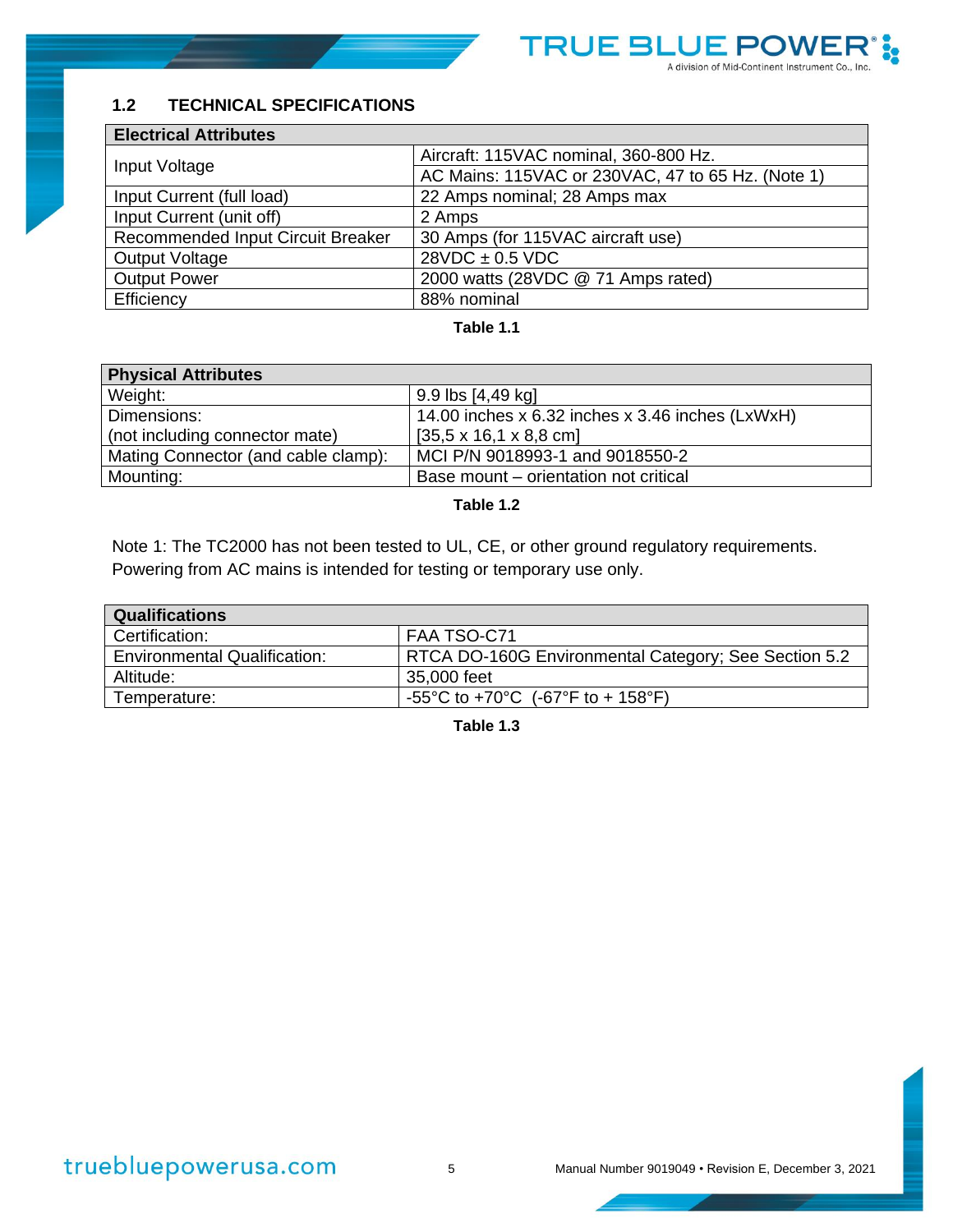

### **SECTION 2 PRE-INSTALLATION CONSIDERATIONS**

#### <span id="page-6-1"></span><span id="page-6-0"></span>**2.1 COOLING**

No external cooling is required. The unit is equipped with two internal DC fans that are thermostatically controlled. The fans normally run at a slow speed, but depending upon load and ambient temperature one or both fans may operate at a higher speed.

Restriction to airflow can cause overheating of the unit and limit performance or reduce the expected life of the product. Make sure to provide adequate clearance on both ends of the unit with the hexagonal openings to allow for proper circulation. In general, four to six inches of clearance on both ends of the unit should be acceptable. Mounting the unit to a metal surface can also help reduce the effects of temperature within the unit but is not required.

### <span id="page-6-2"></span>**2.2 EQUIPMENT LOCATION**

The TC2000 Series is designed for mounting flexibility, allowing for installation inside or outside the pressure vessel with no requirement for temperature control within the temperature specifications. The unit is also designed to withstand high levels of condensing humidity. However, installation locations where the unit could be subject to standing or direct water exposure should be avoided. The unit can be mounted in any orientation. Clearance should be provided for the mating connector and may require as much as five inches past the unit connector to allow for back shell access to the connector.

### <span id="page-6-3"></span>**2.3 ROUTING OF CABLES**

The wires and cable bundle associated with the unit are heavy gauge wire and carry significant power. Be aware of routing cables near other electronics or with other wire bundles that may be susceptible to high energy flow.

Avoid sharp bends in cabling and routing near aircraft control cables. Also avoid proximity and contact with aircraft structures, avionics equipment, or other obstructions that could chafe wires during flight and cause undesirable effects.

#### <span id="page-6-4"></span>**2.4 LIMITATIONS**

The TC2000 contains an internal DC-to-DC conversion function to produce the rated output as specified. This function meets the requirements of FAA TSO-C71. The TC2000 also creates an initial translation of an alternating current (AC) input to the intermediate DC voltage, which then gets converted to the rated output. This initial translation of AC-to-DC power is considered a non-TSO function. This is due to the lack of an available AC-to-DC Technical Standard Order. However, the AC-to-DC function is fully tested and verified per the equipment requirements and design as well as the stated environmental requirements. The data to support the non-TSO function has been submitted to and reviewed by the FAA along with the TSO-C71 requirements and functionality.

Additionally, there are limitations associated with a derating of the maximum continuous power available at the high end of the rated temperature and altitude specification. For more details, see Figures 2.1 and 2.2 below.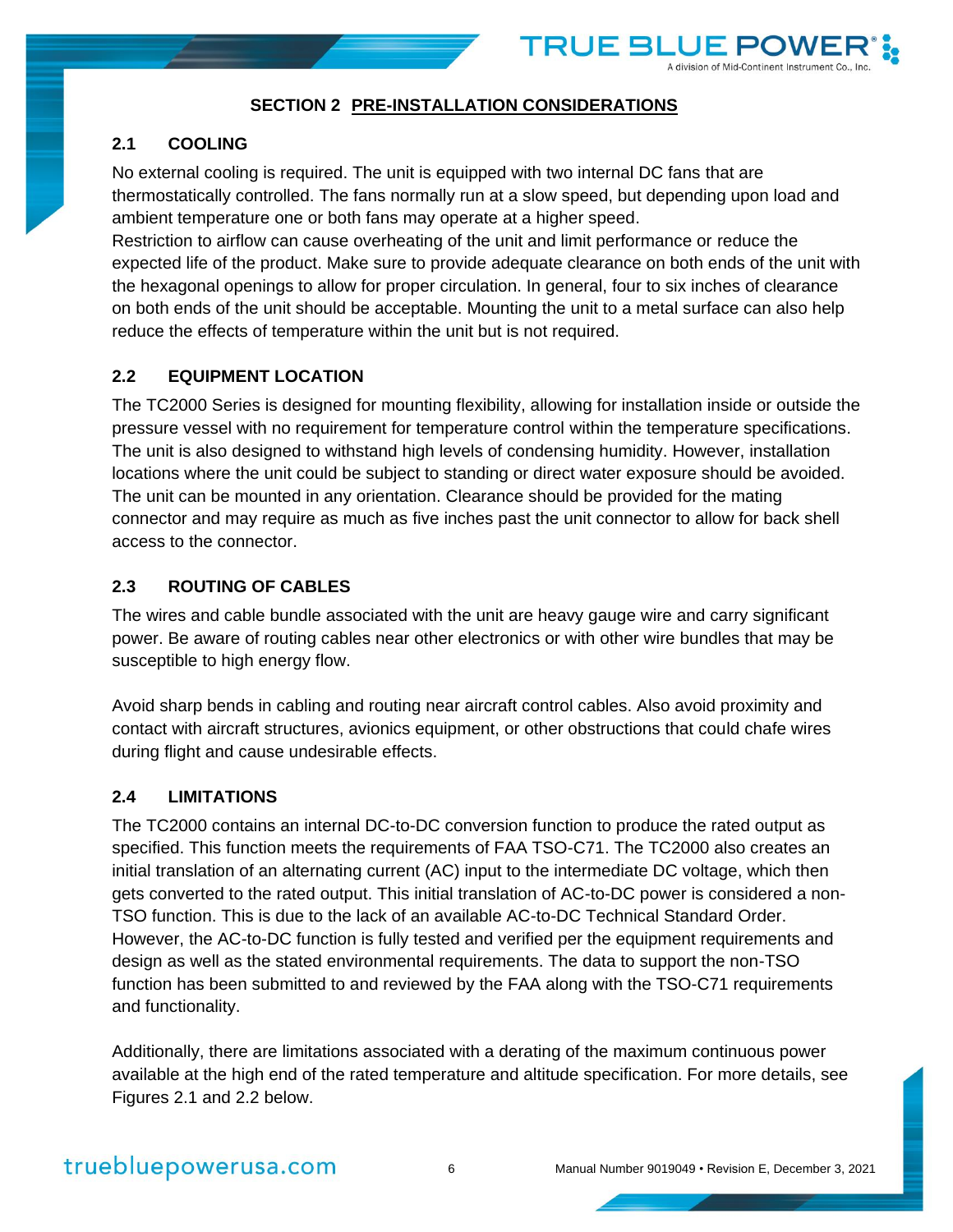

**TRUE B** 

A division of Mid-Continent Instrument Co.



**Figure 2.1 – Derated Output Power versus Altitude**



**Figure 2.1 – Derated Output Power versus Temperature**

# truebluepowerusa.com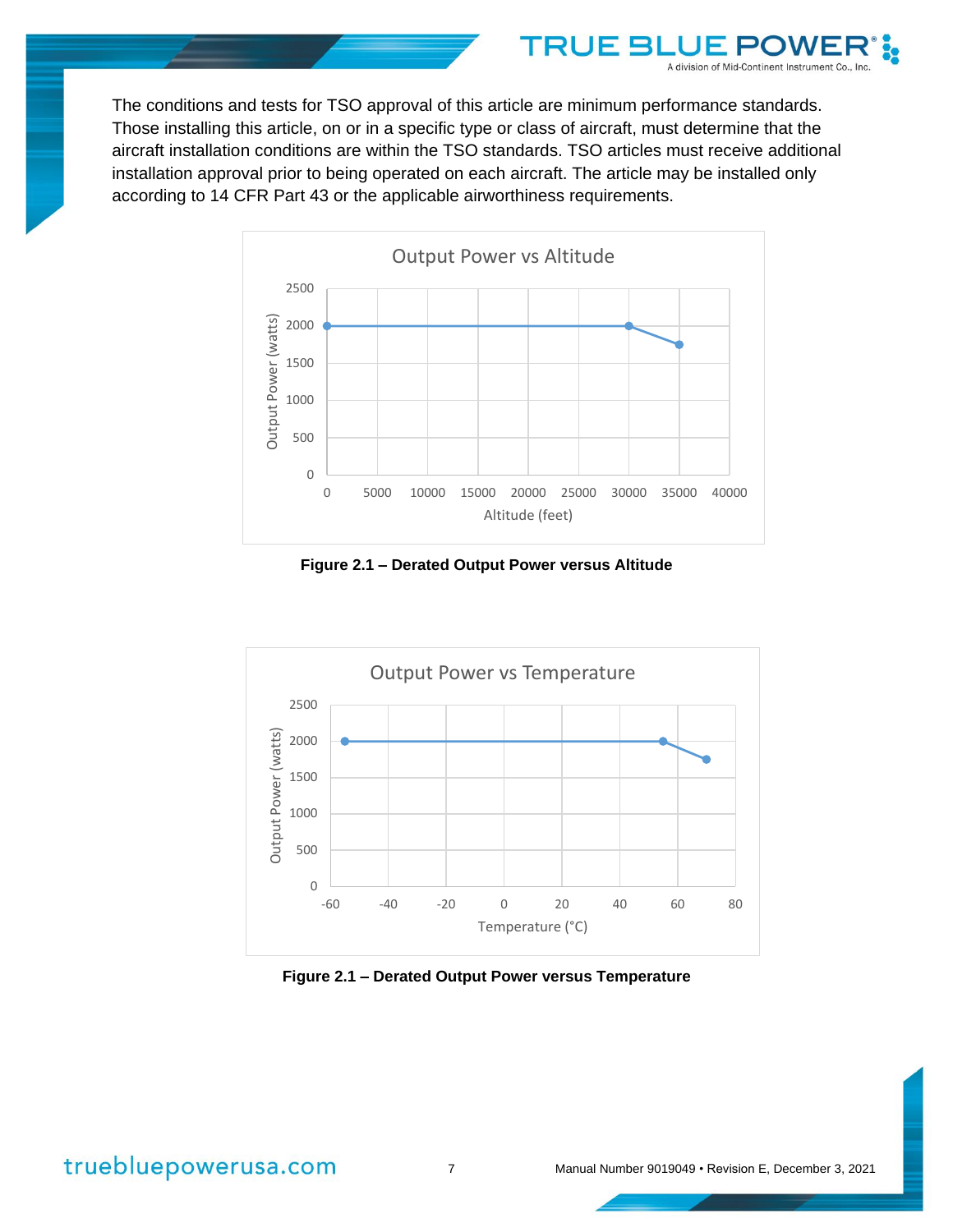### <span id="page-8-0"></span>**2.5 MODIFICATION**

This product has a nameplate that identifies the manufacturer, part number, description, certification(s) and technical specifications of the unit. It also includes the "MOD" or modification number representing notable changes in the hardware design of the unit.

TRUE 5

A division of Mid-Continent Instrument Co., Inc.

Modification (MOD) 0 is the initial release of the product and is identified on the nameplate by the lack of marking on the MOD numbers 1 through 9 (i.e. 1-9 are visible). All subsequent modifications are identified on the nameplate by the marking/blacking out of that particular MOD number (i.e. for MOD 1, the number 1 is not visible and 2-9 are visible – see Figure 2.2 for examples). MODs do not have to be sequentially inclusive and may be applied independent of each other.

For additional details regarding specific changes associated with each MOD status refer to the product published Service Bulletins at [www.truebluepowerusa.com.](http://www.truebluepowerusa.com/)



**Figure 2.2 Nameplate and MOD Status Example**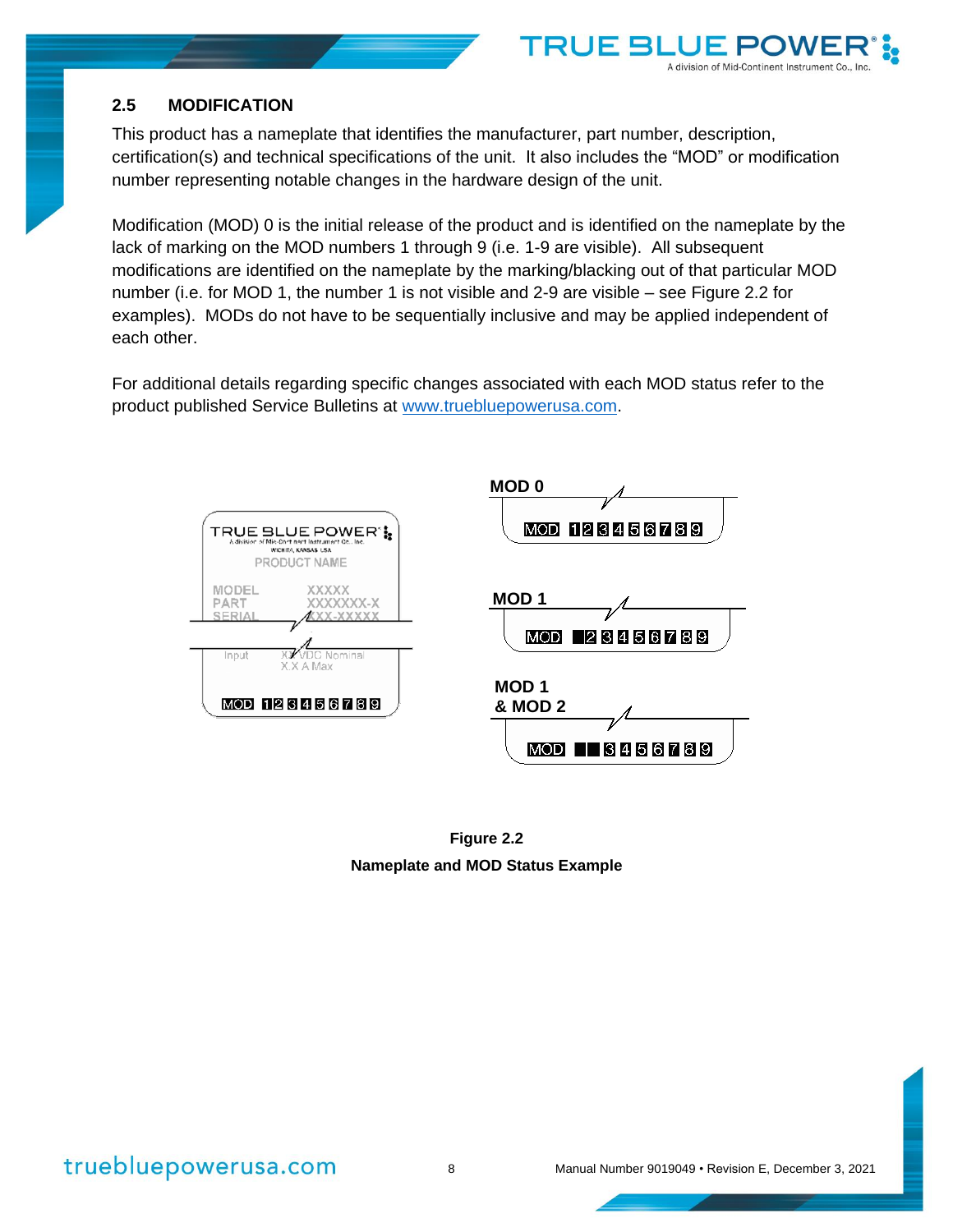

### **SECTION 3 INSTALLATION**

### <span id="page-9-1"></span><span id="page-9-0"></span>**3.1 GENERNAL INFORMATION**

This section contains interconnect diagrams, mounting dimensions and other information pertaining to the installation of the TC2000 Series Static Converter. After installation of cabling and before installation of the equipment, ensure that power is applied only to the pins specified in the interconnect diagram.

### <span id="page-9-2"></span>**3.2 UNPLACKING AND INSPECTING EQUIPMENT**

When unpacking this equipment, make a visual inspection for evidence of any damage that may have incurred during shipment.

The following parts should be included:

- A. Static Converter MCIA P/N 6432001-1 B. Installation Manual MCIA P/N 9019049
- 

Available Equipment:

A. Mating Connector (& cable clamp) MCIA P/N 9018993-1 and 9018993-3

¼" lock washers (optional)

Equipment not provided:

A. Mounting Hardware **Four 4** 6 and 14-20 pan head screws

B. Cable Harness Wire See Section 3.3 for specifications

<span id="page-9-3"></span>**3.3 CABLE HARNESS**

Construct the cable harness with regards to the instructions below, and using Figures 3.3 – 3.5, and Wiring Diagram of Table 3.3.

Refer to Section 2: Pre-Installation Considerations in regards to routing precautions.

### **Wire Gauge Selection**

Use of PTFE, ETFE, TFE, Teflon, or Tefzel insulated wire is recommended for aircraft use. Use the following wire gauges for each of the pins in the connector. For the higher current input and output wires, use the larger wire size listed if the wire run is long to avoid voltage drop.

Pins C and  $D - 4$  to 6 AWG stranded wire Pins B and E – 8 to 10 AWG stranded wire Pins A, G, and F – 16-22 AWG stranded wire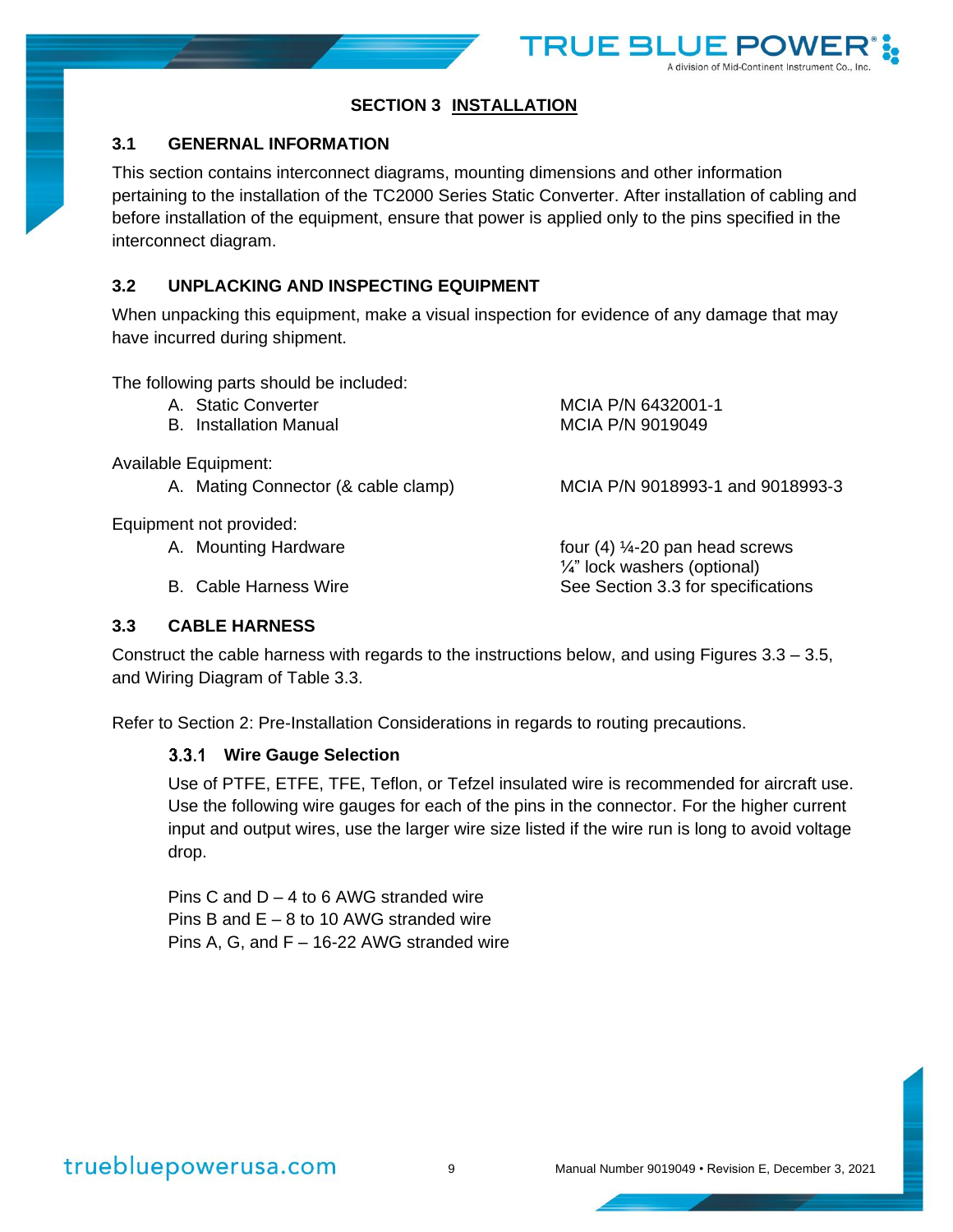



| MS3102A32-10P Connector Pinout |                       |  |
|--------------------------------|-----------------------|--|
| A                              | Enable                |  |
| B                              | <b>AC IN Line</b>     |  |
| $\mathsf{C}$                   | +28 VDC Output        |  |
| D                              | 28VDC Return          |  |
| E                              | <b>AC IN Neutral</b>  |  |
| F                              | Parallel              |  |
| G                              | <b>Chassis Ground</b> |  |

**Figure 3.3 Table 3.3 Pinout View of Unit Connector Connector Pinout**

### **Pin Assignment Information**

#### **3.3.2.1 Converter Input Power:**

AC Line input – Pin B – 115 VAC. Connect to the aircraft 115 VAC bus using a 30 Amp circuit breaker.

AC Neutral input – Pin E – Connect to the aircraft 115VAC Return Bus.

#### **3.3.2.2 Converter DC Output:**

The TC2000 DC Output is isolated from the incoming 115VAC and the inverter chassis. This allows the TC2000 to provide 28V DC output independent and isolated from other aircraft DC power sources if desired.

DC +28V Output – Pin C – Positive 28 volt output from the converter. Use of one or more circuit breakers is optional.

DC -28V Output – Pin D – Negative 28 volt output from the converter. In typical aircraft, the negative 28V is connected to the airframe. However with the TC2000 converter the 28V negative can be connected to an isolated return bus if it is desirable to have a 28V DC bus independent and isolated from the aircraft DC bus.

**Note: Use of a circuit breaker on the DC output is optional. For the full output of 2000W, a single circuit breaker current of 75 Amp maximum is recommended. If multiple branching circuits are connected to the output, then the total rating of all circuit breakers should not exceed 75 Amps.**

#### **3.3.2.3 Converter Remote Enable Control: (see section 4.2.1)**

Remote ENABLE (ON/OFF Control) – Pin A – Connecting this pin to the converter DC -28V Output turns-ON the 28V output of the Converter. If the Converter DC-28V Output is connected to the airframe then a remote ENABLE switch only needs to connect this pin to the airframe to turn ON the output of the converter. When unconnected (output is OFF) this pin will have approximately 28 VDC present, internally limited to a few milliamps. If the Converter is to be enabled at all times, pin A is to be connected to pin D.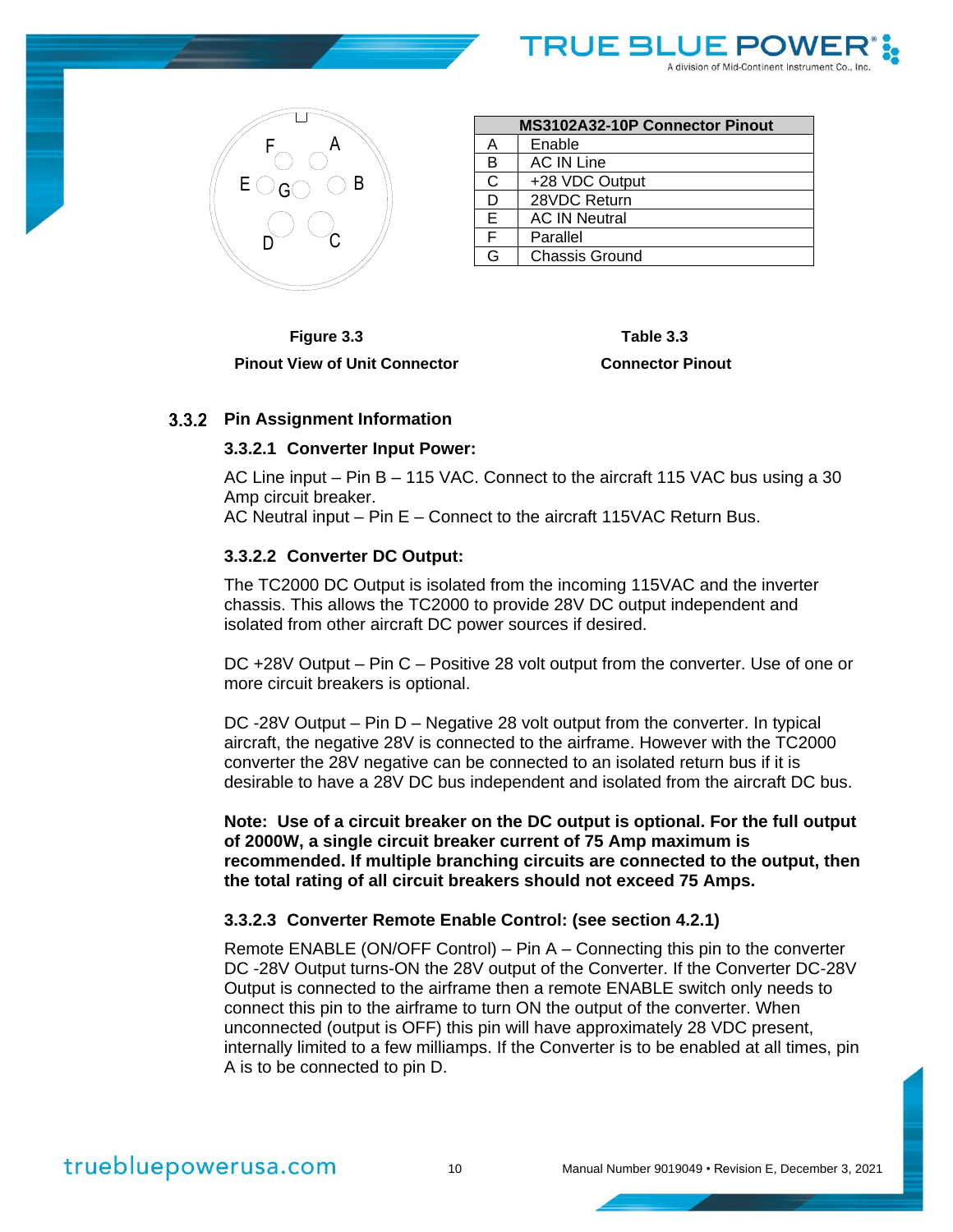

### **3.3.2.4 Converter Chassis Ground**

Chassis Ground – Pin G – Typically the converter chassis is grounded when the converter is mounted to the aircraft structure. This pin provides an additional chassis ground connection independent from the mounting. It is recommended that a wire of less than 18 inches in length be connected to this pin to provide additional grounding for the Converter.

### **3.3.2.5 Converter Parallel Operation**

Parallel – Pin F – More than one TC2000 can be connected in parallel to provide more than 2000 Watts of power conversion to 28 VDC. Contact Mid-Continent Instruments, True Blue Power for additional information on this feature. If the parallel operation feature is not being used, this pin should remain unconnected.

### **Example Wiring Diagrams**

See Figures 3.4 and 3.5 for examples of potential wiring diagram options for installation purposes.

### **Harness Verification**

With the TC2000 Series Static Converter disconnected, activate the aircraft power bus that supplies the unit and use a multi-meter to verify that aircraft power and ground with appropriate voltage is on the pins within the mating harness.



#### **Figure 3.4: Typical TC2000 Aircraft Wiring Installation – Constant On**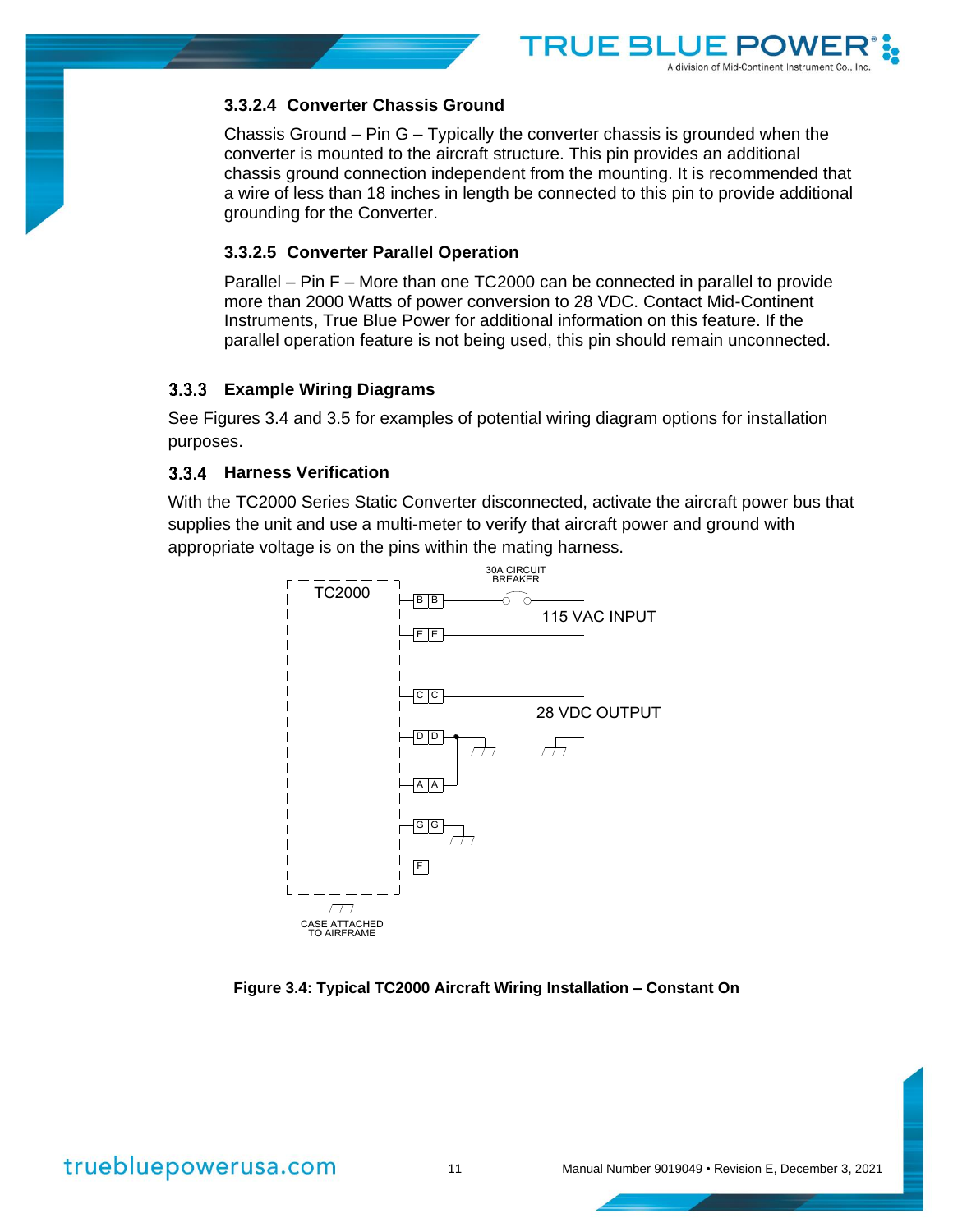



**Figure 3.5: Typical TC2000 Aircraft Wiring Installation – Remote On/Off**

### <span id="page-12-0"></span>**3.4 MOUNTING**

Refer to Section 2: Pre-Installation Considerations in regards to equipment location.

The TC2000 Series Static Converter is designed for base mounting only (in any orientation). Four ¼-20 mounting holes should be provided in the aircraft in accordance with Figure 3.6. Secure the unit with four ¼-20 pan head screws, or equivalent. A lock-washer under the head of each screw is recommended.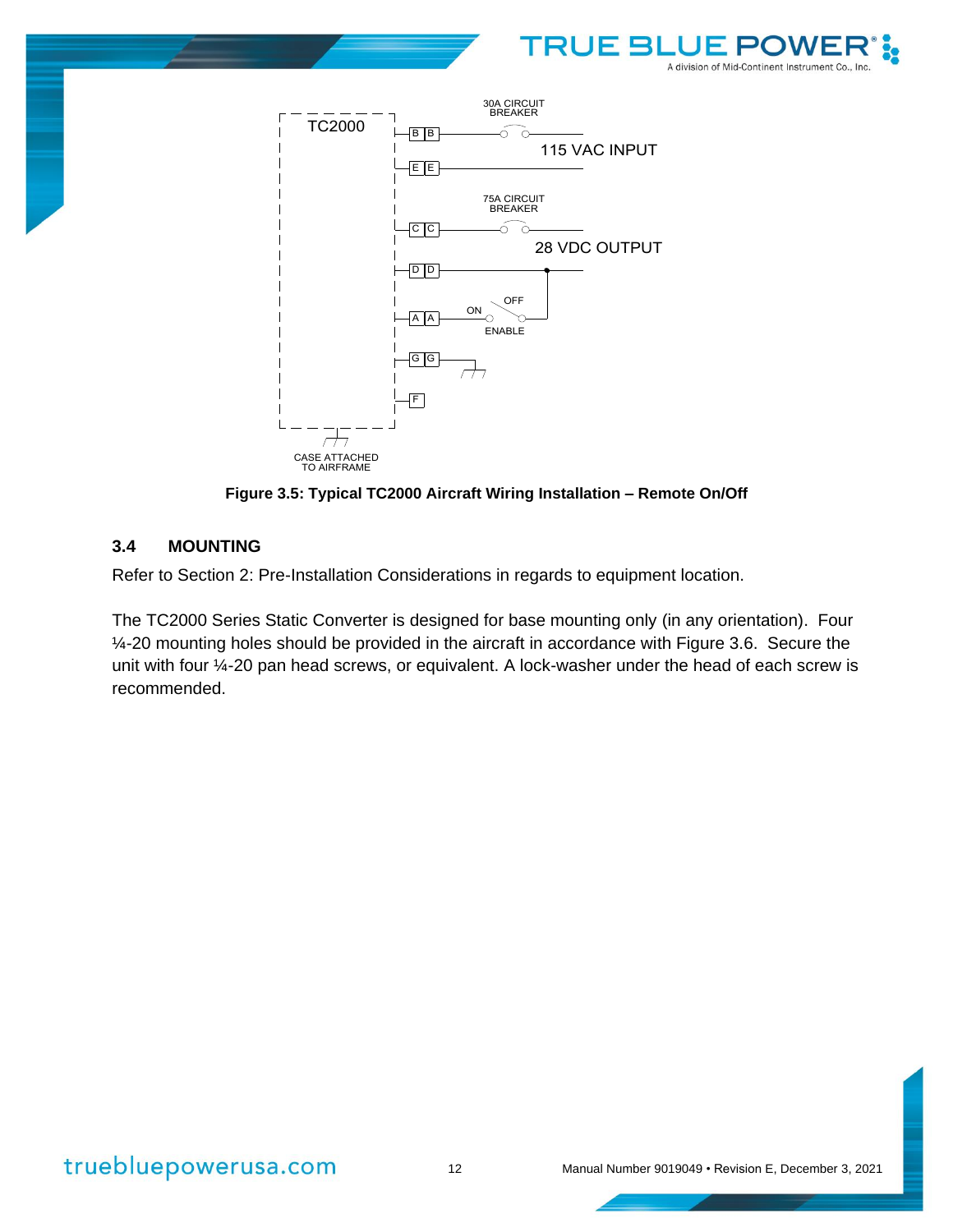

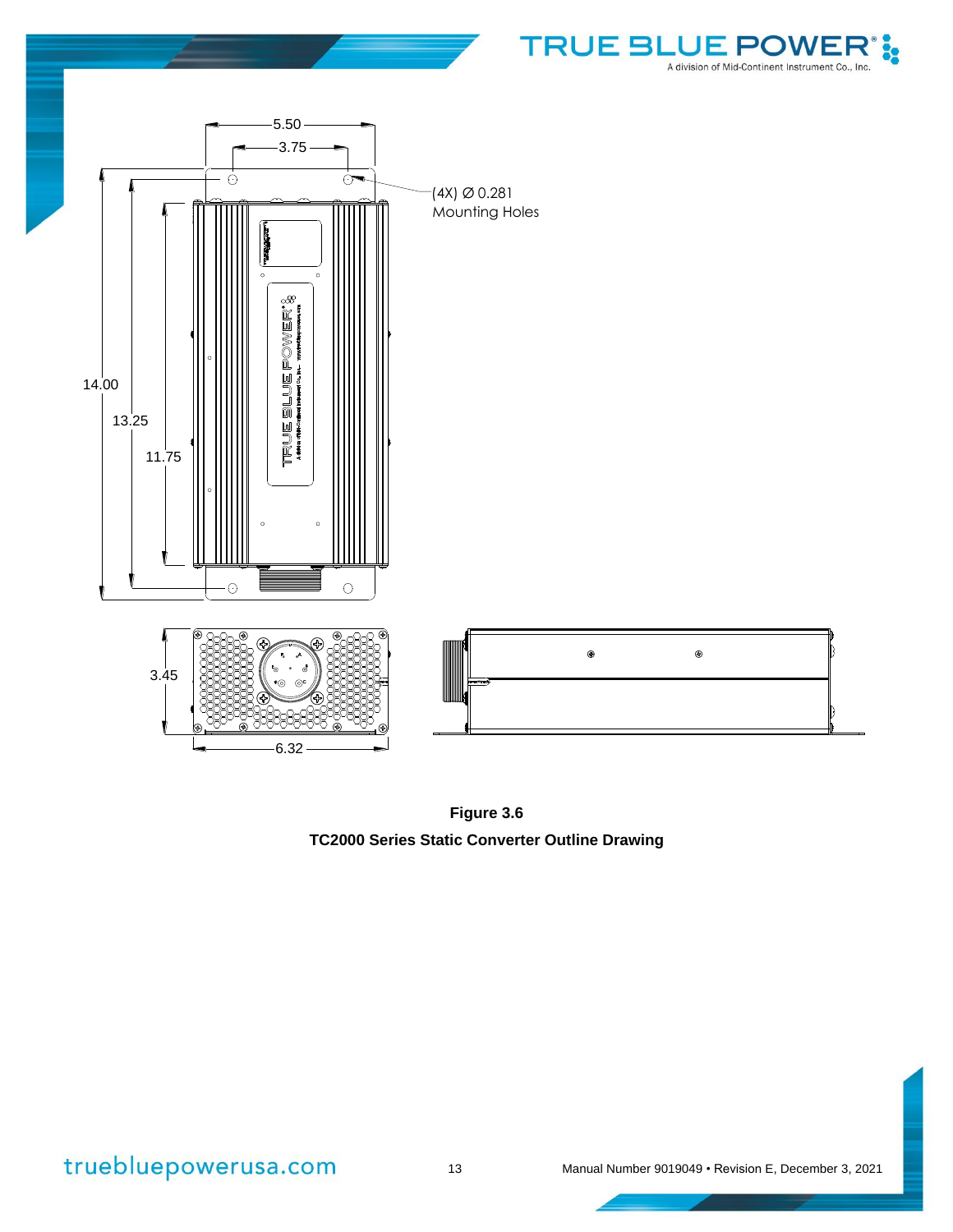<span id="page-14-0"></span>



**TRUE BI** 

A division of Mid-Continent Instrumer

Prior to operating the unit in the aircraft, it is recommended to verify the output and functionality of the unit. In order to prevent accidental damage to other systems, it is best not to attach the output to other equipment or power busses prior to verification. Verify the output of the unit at the terminating end of the cable with a multi-meter to ensure proper voltage and polarity. Once verified, installation can be completed and functionality of the remote on/off feature (if used) should be checked.

### <span id="page-14-1"></span>**3.6 INSTALLATION CAUTION**



Do not connect the output of the TC2000 Series Static Converter to the output of any other Converter or damage will result. Under no circumstance allow the output of the Converter to be connected to ground utility AC power or damage will result.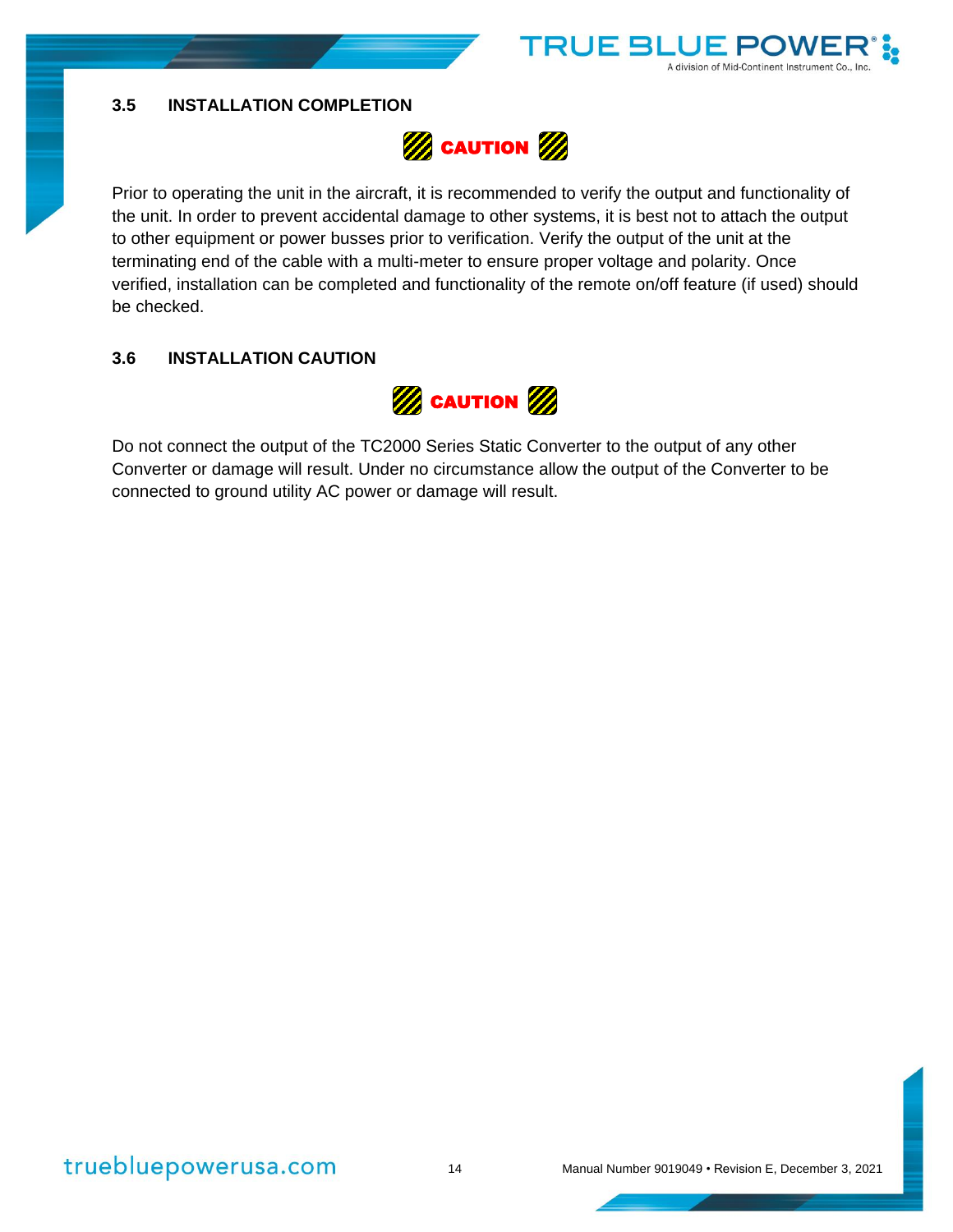

### **SECTION 4 OPERATION**

### <span id="page-15-1"></span><span id="page-15-0"></span>**4.1 ELECTRICAL PERFORMANCE**

The TC2000 Series Static Converter converts an alternating current (AC) voltage input to a regulated VDC output. See Table 4.1 specific output and input frequency.

| Model  | <b>Input</b> | <b>Frequency</b> | <b>Output</b> |
|--------|--------------|------------------|---------------|
| TC2000 | 115 VAC      | 360-800 Hz       | 28 VDC        |

**Table 4.1**

#### **TC2000 Series Electrical Performance**

The unit is capable of providing 2000 watts to power a variety of aircraft accessories including lights and onboard systems.

### <span id="page-15-2"></span>**4.2 PROTECTIVE FEATURES**

### **Remote On/Off**

The TC2000 Series Static Converter incorporates a remote on/off feature that allows the user to enable or disable the output of the unit. By providing a ground on the appropriate pin (See Table 3.3) the user, via a remote mounted switch, can enable the output of the unit. The unit can be similarly disabled by removing the ground signal (open circuit) to the same pin.

### **Over-Temperature**

The TC2000 Series Static Converter incorporates an internal temperature sensing device that continually provides monitoring and feedback to the control circuits. When the unit senses an internal condition that exceeds maximum temperature ratings, the output is disabled and the internal cooling fans cease to operate. The unit output will be enabled when the temperature returns to within acceptable limits. This over-temperature reset occurs automatically without external intervention required.

### **4.2.3 Short Circuit and Over-Current**

The TC2000 Series Static Converter is capable of surviving a short circuit or over-current event without permanent damage or effect to long-term reliability. Under standard conditions, the unit can provide over its rated power output up to 2200 watts for over 5 minutes (until over-temperature shutdown occurs).